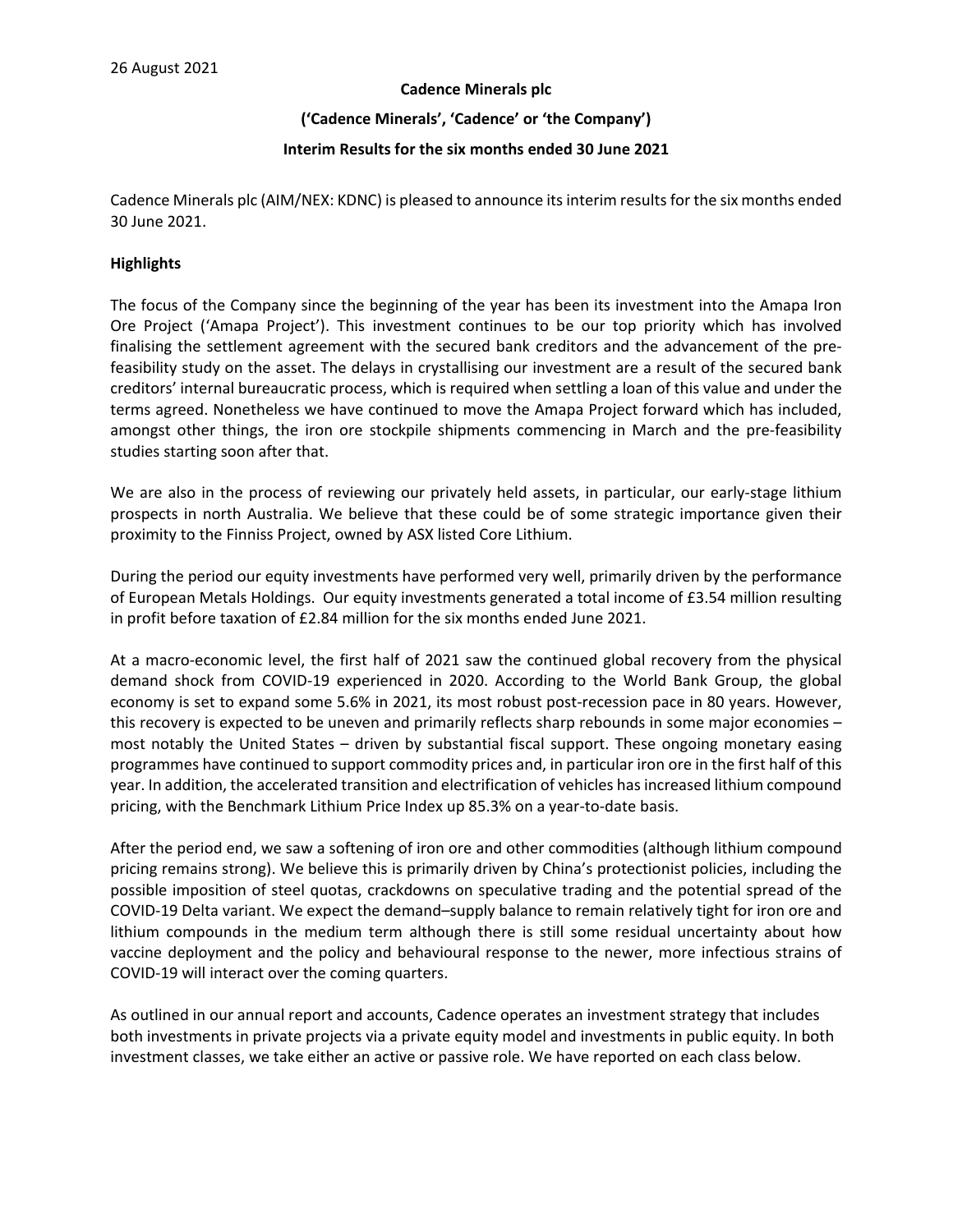## **Private Investments (Active)**

## *The Amapa Iron Ore Project, Brazil*

The Amapa Project is a large-scale open-pit iron ore mine with associated rail, port and beneficiation facilities that commenced operations in December 2007. In 2019, Cadence entered into a binding investment agreement to invest in and acquire up to 27% of the Amapa iron ore mine, beneficiation plant, railway and private port owned by DEV Mineração S.A ('DEV') ('The Agreement'). The Agreement also gave Cadence a first right of refusal to increase its stake to 49%.

To acquire its 27% interest, Cadence will invest US\$6 million over two stages in a joint venture ('JV') company. The first stage is for 20% of the JV, the consideration for which is US\$2.5 million. The second stage of investment is for a further 7% of the JV for a consideration of US\$3.5 million. The investments are wholly contingent on DEV delivering several key preconditions. The funds for the first stage of investment are currently held in a judicial trust account of the commercial court of Sao Paulo.

All of our shareholders are aware that the remaining major precondition for Cadence to make its first stage investment in the Amapa Project requires DEV and the investors (Cadence and Indo Sino via our JV company) to reach a settlement agreement with the secured bank creditors. As of the date of the publication of these interims, the investors, DEV, and the secured bank creditors have agreed on the principal terms of the settlement agreement, which include the quantum, timing and all other material terms. The final settlement agreement is in near-final form, and the secured bank creditors have either had credit committee approval or are awaiting it.

We understand that this process has been frustrating, given that we agreed on the principal terms of the settlement in September 2020, but this matter has been outside of our control. The alternative to the current agreed (in principle) settlement would be hugely detrimental to the secured bank creditors, nonetheless. We have a high degree of confidence that we will execute a settlement agreement and will be announced as soon as it is completed.

As of the end of August 2021, DEV had shipped three cargoes totalling approximately 143,000 wet tonnes of 58% iron ore. DEV is also contracted to carry out logistical and shipping activities for third parties who have stockpiles held at DEV's port, which it has been doing since it completed its third shipment in May of this year. These third-party stockpiles are separate from the 1.25 million tonnes of 58% iron ore (+/- 10%) owned by DEV. At this point, DEV intends to continue to carry out these shipping activities for these third parties. This is because current shipping rates have increased dramatically (US\$80–90 per tonne), which is reducing the profitability of shipping DEV's material. We believe that these rates should normalise over the medium term; therefore, the shipping of DEV's material will recommence at a later stage.

The first portion of the net revenues has been used to pay historic small and employee creditors. Approximately US\$6 million of the net revenues will be used to begin recommissioning studies on the Amapa Project and to start maintenance and monitoring of the current tailing dam facilities. The remaining net revenues will provide working capital for the operations and will be used as payment against the outstanding amount due to the secured bank creditors.

After the period end, DEV was permitted to export a further US\$10 million (after the deductions of all logistical, regulatory, shipping and sales costs) of iron ore from its stockpiles situated at its port in Santana, Amapa, Brazil. This authority is in addition to the first permission granted to DEV on 10 February 2021, in which it was permitted to ship an initial US\$10 million (net of costs) of iron ore.

Work on the started earlier in the year on the Pre-feasibility Study ('PFS'). DEV has appointed internationally accredited engineering and consulting firms to carry out the engineering and conditioning study on the beneficiation and processing plant. These firms will also review the power supply options for the mine and plant, particularly the possibility of connecting to the grid network, enabling the mine and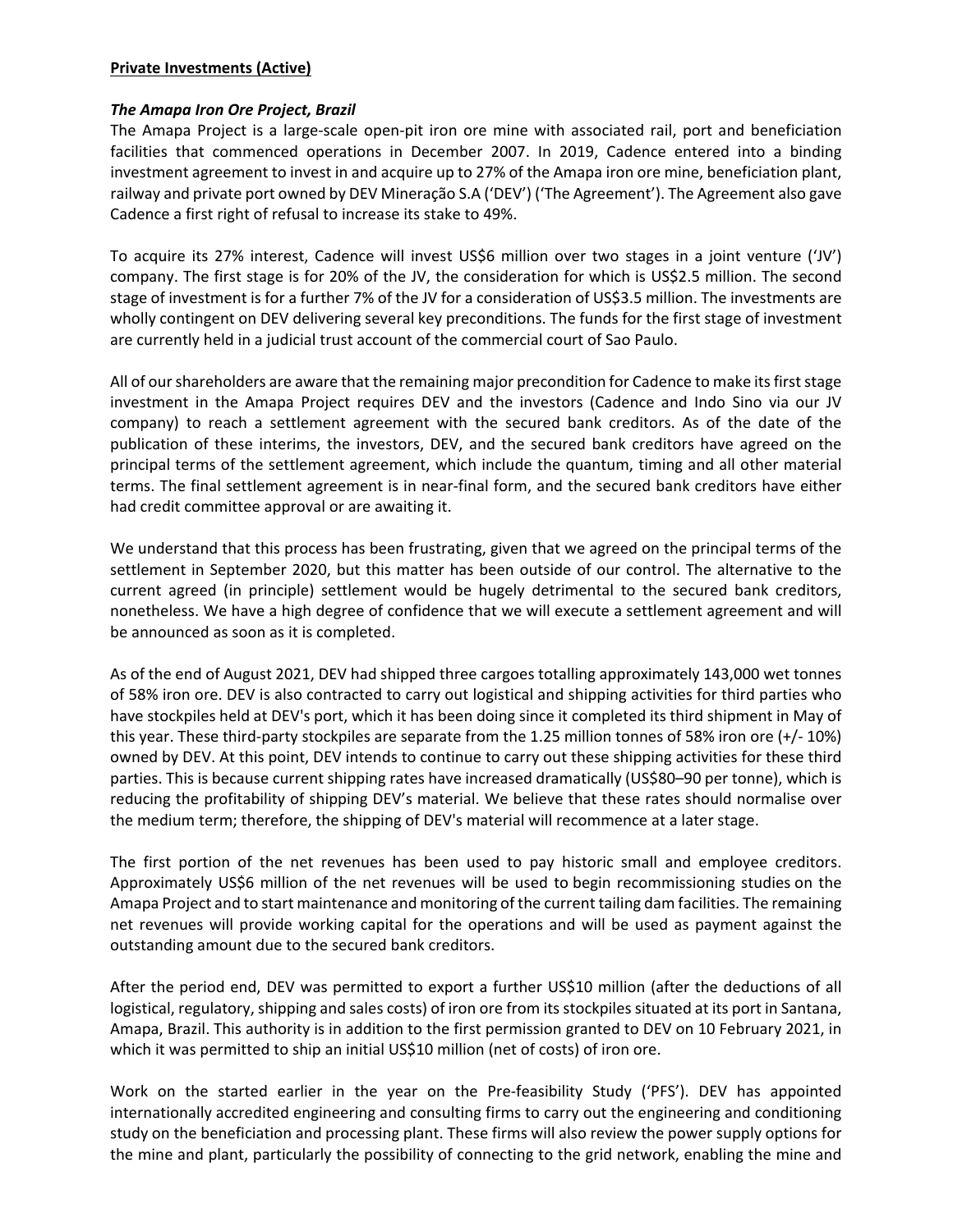the plant to be predominantly powered by low-cost renewable energy. In addition, PFS work has started on the railway with the inspection of some 193km of rail and associated infrastructure. Both of these studies, once complete, will form part of the PFS. In the coming months, we expect DEV to appoint a consulting and engineering firm to start work on the port studies and conduct a geotechnical investigation of the mine.

As previously announced in May of this year, DEV began tailing dam maintenance. DEV has now employed a civil engineer and two geotechnical consulting firms to advance the work programme, including monitoring, geotechnical stability testing and statutory reporting. The end goal is to ensure that the current dams will be suitable for future operations amid Brazil's more stringent regulatory environment.

In addition to the PFS work, DEV has worked with Companhia Docas de Santana ('CDSA') to increase loading capacity at the public port. Together with CDSA, DEV has established and tested a process at CDSA's port in Santana for loading a 45,000-tonne vessel with iron ore at Pier Two from the berth side. This operation was the first of its kind and will allow shipment of the DEV stockpile at a faster rate if required.

# *Lithium Technologies Pty Ltd and Lithium Suppliers Pty Ltd ('LT' and 'LS')*

Cadence owns 25.85% of LT and LS, which owns or has applied for three prospective hard rock lithium assets in Australia and six exploration applications in Argentina.

With the increase in lithium compound pricing, we have seen renewed interest in hard rock lithium projects in Australia. Our assets are prospective for pegmatites and especially our Litchfield exploration licence, which is adjacent to Core Lithium's Finniss Project. A feasibility study was completed on the Finniss Project, which shows a pre-tax net present value of AU\$384 million.

Given the progress being made at the Finniss Project, we will be reviewing the targeting and fieldwork studies carried out in 2019 to determine if it is worth pursuing further exploration in our joint venture areas.

## **Private Investments (Passive)**

Our two passive private investments consist of our 30% equity stake in five lithium concessions that form part of the Sonora Lithium Project and our 30% interest in three mining leases, six exploration licences and two general-purpose licences that form part of the Yangibana Rare Earth Project. Our joint venture partners for these assets are Bacanora Lithium and Hastings Technology Metals, respectively. Further details on the Sonora Lithium and Yangibana Rare Earth Projects can be found [here](https://www.cadenceminerals.com/projects/sonora-lithium-project/) and [here,](https://www.cadenceminerals.com/projects/yangibana-rare-earth-project-2/) respectively.

Although Hastings Technology Minerals has progressed the development of the Yangibana Rare Earth project, most of this has been in relation to its wholly owned assets, with the only a change being reassessment of our joint venture mineral resources and reserves occurring in July 2021. There was no material difference in the recalculation of our portion of the resource and reserves; an updated summary can be found on our website [here.](https://www.cadenceminerals.com/projects/yangibana-rare-earth-project-2/)

In May 2021, Bacanora Lithium and Ganfeng International Trading (Shanghai) Limited ('Ganfeng') entered into an agreement regarding the terms of a possible cash offer by Ganfeng for the entire issued share capital of Bacanora Lithium, other than that which it already owns, for 67.5 pence per Bacanora Lithium share (the 'Possible Offer'). The preconditions to the Possible Offer are progressing, with the latest update provided [here](https://polaris.brighterir.com/public/bacanora_lithium/news/rns/story/w6pqmlx) on 29 July 2021. The Possible Offer remains subject to certain other preconditions, including the Due Diligence Precondition. The satisfaction or waiver of the Due Diligence Precondition is at the sole discretion of Ganfeng' s board.

As far as the Company is aware, the Possible Offer has no direct effect on our joint ventures. Should the cash offer be successful, it will be highly encouraging for the development of the project, given Ganfeng's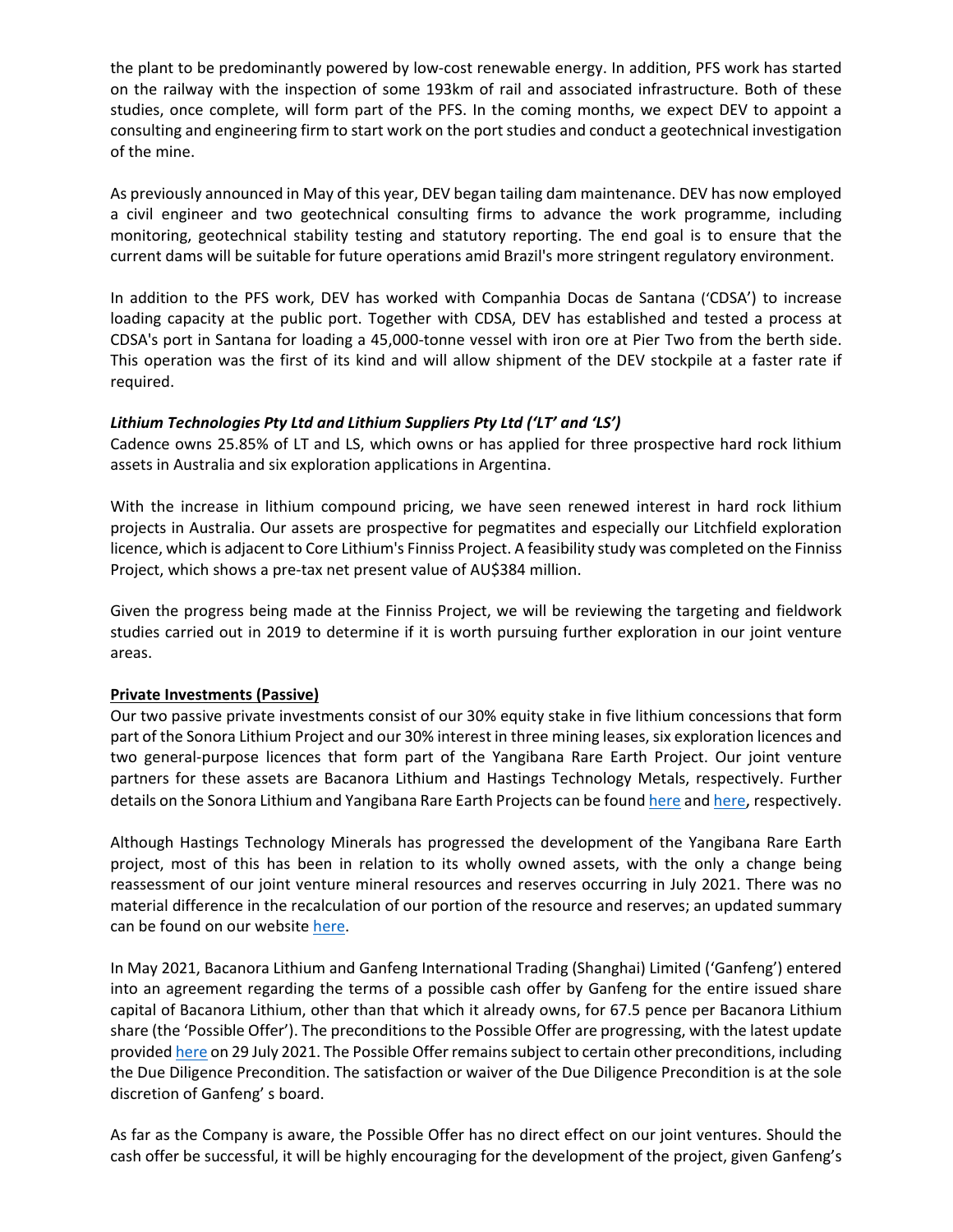involvement in the development of the asset to date, their extensive experience in the lithium market and the fact that their holding company is the world's third-largest (and China's largest) lithium compounds producer.

# **Public Equity**

The public equity investment segment includes both active and passive investments as part of our trading portfolio. The trading portfolio consists of investments in listed mining entities that the board believes possess attractive underlying assets. The focus is to invest in mining companies that are significantly undervalued by the market and where there is substantial upside potential through exploration success and/or the development of mining projects for commercial production. Ultimately, the aim is to make capital gains in the short to medium term. Investments are considered individually based on various criteria and are typically traded on the TSX, ASX, AIM or LSE.

During the period, our public equity investments generated an unrealised gain of £3.12 million and a realised gain of £0.42 million. The majority of these profits were derived from the sale of European Metals Holdings shares.

| Company                           | Listing                          | Value  | Type of    |
|-----------------------------------|----------------------------------|--------|------------|
|                                   |                                  | f'000  | Investment |
| European Metals Holdings Limited  | (ASX & AIM: EMH) (NASDAQ: EMHXY) | 14,180 | Active     |
| <b>MacArthur Minerals Limited</b> | (ASX: MIO) (TSX-V: MMS)          | 327    | Passive    |
| <b>Celsius Resources</b>          | (ASX: CLA)                       | 103    | Passive    |
| Eagle Mountain Mining Limited     | (ASK: EM2)                       | 153    | Passive    |
| Charger Metals NL                 | (ASX: CHR)                       | 109    | Passive    |
| Miscellaneous                     | Various                          | 6      | Passive    |
| <b>Total</b>                      |                                  | 14,878 |            |

As of 30 June 2021, our public equity stakes consisted of the following:

# *European Metals Holdings Limited ('European Metals')*

Cadence has held an investment in European Metals since June 2015. As of the period end, Cadence held approximately 9.7% of the Cinovec deposit in the Czech Republic through a direct holding in the share capital of European Metals that owns 100% of the exploration rights to the Cinovec lithium/tin deposit.

Cinovec hosts a globally significant hard rock lithium deposit with a total Indicated Mineral Resource of 372.4Mt at 0.45% Li2O and 0.04% Sn, and an Inferred Mineral Resource of 323.5Mt at 0.39% Li2O and 0.04% Sn, containing a combined 7.18 million tonnes of lithium carbonate equivalent and 263kt of tin (as reported on 28 November 2017). An initial Probable Ore Reserve of 34.5Mt at 0.65% Li2O and 0.09% Sn (as reported on 4 July 2017) had been declared to cover the first 20 years of mining. A projected output of 22,500tpa of lithium carbonate was reported on 11 July 2018.

The project has been significantly de-risked and is moving towards a final investment decision. European Metals has continued to progress the development of the assets across all the critical areas of the project. This includes further resource drilling to upgrade areas into measured resources and the completion of the locked cycle testing, which further supports the project's credentials to produce battery-grade lithium carbonate and convert it to lithium hydroxide.

# *Trading Portfolio Public Equity (Passive)*

Cadence's passive investments are typically direct purchases of listed mining equities but may include other investment structures. The aim is to make capital gains in the short to medium term. Investments are considered individually based on a variety of criteria. Investments are typically traded on the TSX, ASX, AIM or LSE. During the period, we invested in a broader range of publicly listed investments and retained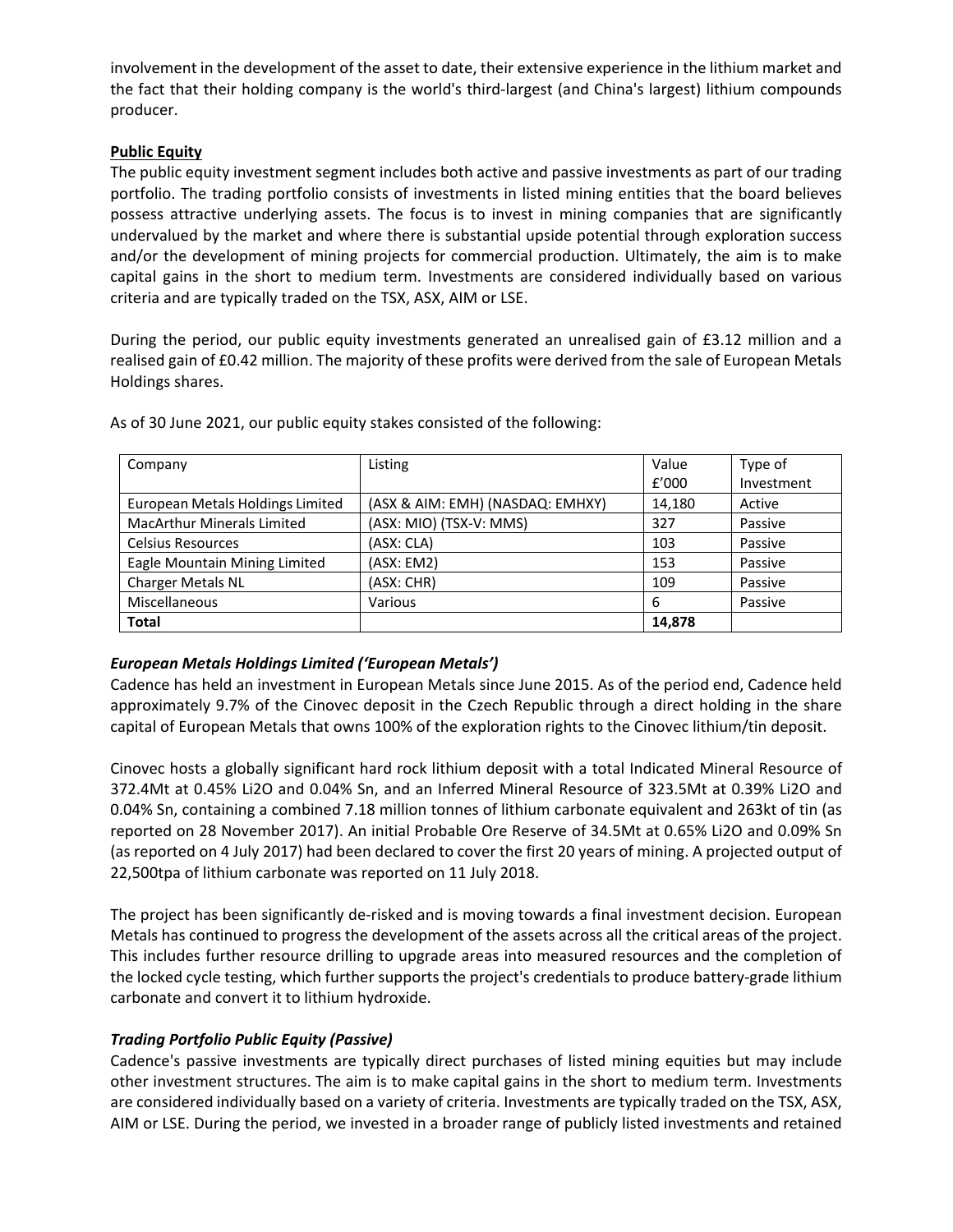our stake in MacArthur Minerals Limited. Our trading portfolio generated a realised gain of £0.02 million over the period. A summary of our holdings is detailed in the table above.

Given that none of our trading portfolio investments represent more than 10% of our net assets and are below the relevant reporting thresholds in the applicable jurisdiction, we have determined that going forward, we will not republish regulatory announcements associated with these investments unless, of course, they become material. We will report on the performance of the trading portfolio investments via our annual and interim financial statements.

### **Financial Results**

During the period, the Company made a profit before taxation of £2.84 million (six months ended 30 June 2020: loss of £1.40 million, the year ended 31 December 2020: profit of £7.82 million). There was a weighted basic profit per share of 1.914p (six months ended 30 June 2020: loss of 1.521p, the year ended 31 December 2020: profit of 6.705p).

The total assets of the Company increased from £22.61 million as of 31 December 2020 to £25.37 million. Borrowings were reduced from £0.22 million at 31 December 2020 to zero at 30 June 2021.

During the period, our net cash outflow from operating activities was £1.15 million, and our net cash position increased by £0.78 million to £1.39 million.

*This announcement contains inside information for the purposes of Article 7 of EU Regulation 596/2014.*

| For further information:                       |                      |
|------------------------------------------------|----------------------|
| <b>Cadence Minerals plc</b>                    | +44 (0) 7879 584153  |
| <b>Andrew Suckling</b>                         |                      |
| Kiran Morzaria                                 |                      |
|                                                |                      |
| WH Ireland Limited (NOMAD & Joint Broker)      | +44 (0) 207 220 1666 |
| James Joyce                                    |                      |
| Darshan Patel                                  |                      |
|                                                |                      |
| <b>Novum Securities Limited (Joint Broker)</b> | +44 (0) 207 399 9400 |
| Jon Belliss                                    |                      |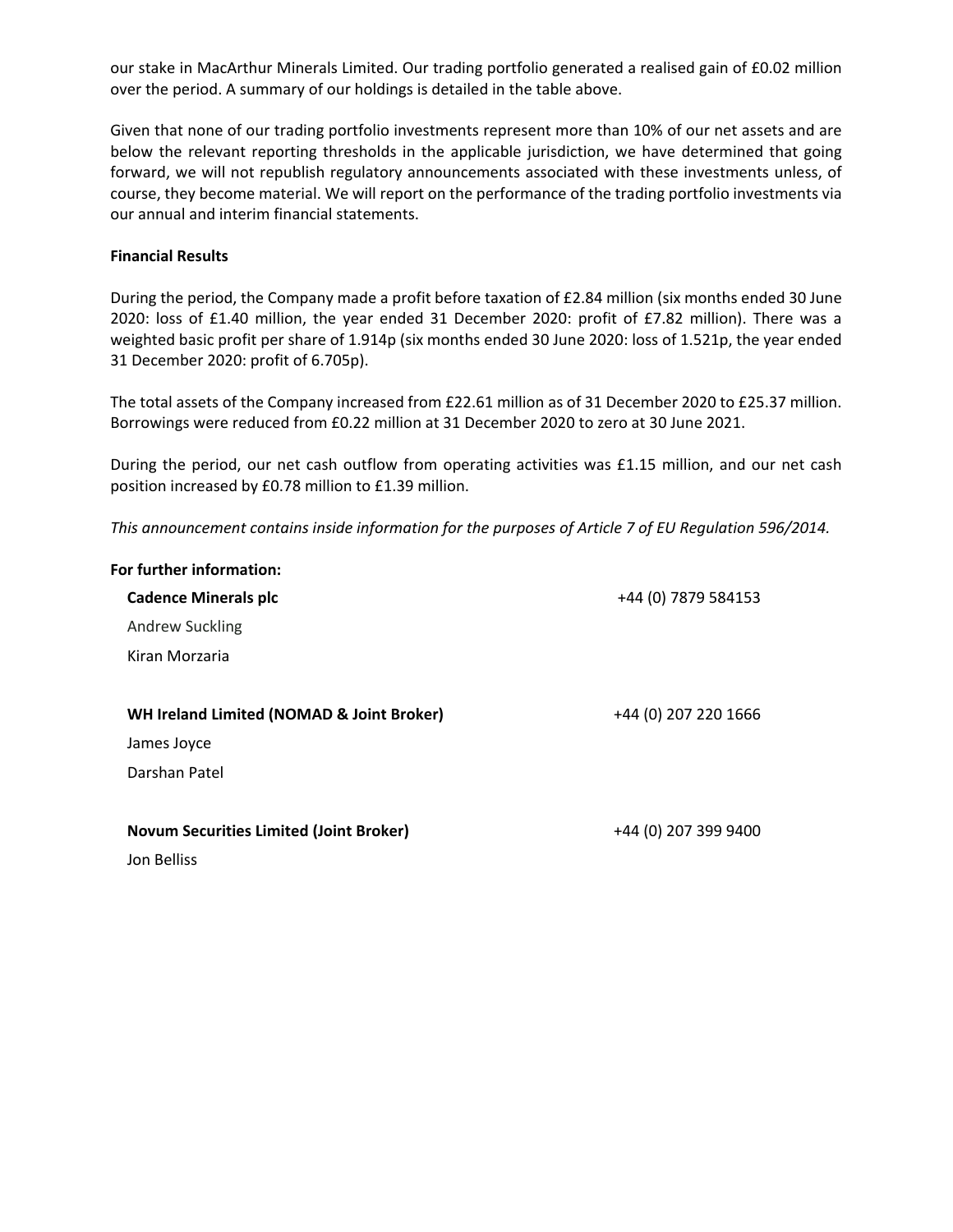# **CADENCE MINERALS PLC STATEMENT OF COMPREHENSIVE INCOME FOR THE PERIOD ENDED 30 JUNE 2021**

|                                                                                 | <b>Notes</b>              | <b>Unaudited</b><br><b>Period</b><br>ended 30<br><b>June 2021</b> | Unaudited<br>Period ended<br>30 June 2020<br>(restated) | <b>Audited Year</b><br>ended 31<br>December<br>2020 |
|---------------------------------------------------------------------------------|---------------------------|-------------------------------------------------------------------|---------------------------------------------------------|-----------------------------------------------------|
|                                                                                 |                           | ${\bf f}^{\prime}$ 000                                            | £'000                                                   | f'000                                               |
| Income                                                                          |                           |                                                                   |                                                         |                                                     |
| Unrealised profit/(loss) on financial<br>investments                            |                           | 3,116                                                             | (383)                                                   | 10,252                                              |
| Realised profit/(loss) on financial<br>investments                              |                           | 423                                                               | (34)                                                    | 65                                                  |
| Other income                                                                    |                           |                                                                   |                                                         | 54                                                  |
|                                                                                 |                           | 3,539                                                             | (417)                                                   | 10,371                                              |
| Share based payments                                                            |                           | (197)                                                             |                                                         | (57)                                                |
| Other administrative expenses                                                   |                           | (505)                                                             | (599)                                                   | (1, 379)                                            |
| Total administrative expenses                                                   |                           | (702)                                                             | (599)                                                   | (1, 436)                                            |
| <b>Operating profit/(loss)</b>                                                  |                           | 2,837                                                             | (1,016)                                                 | 8,935                                               |
| Foreign exchange gains/(losses)                                                 |                           | (21)                                                              | (181)                                                   | (820)                                               |
| Finance income                                                                  |                           | 29                                                                |                                                         | 6                                                   |
| Finance cost                                                                    |                           | (4)                                                               | (199)                                                   | (298)                                               |
| Profit/(loss) before taxation                                                   |                           | 2,841                                                             | (1, 396)                                                | 7,823                                               |
| Taxation                                                                        |                           |                                                                   |                                                         |                                                     |
| Profit/(loss) attributable to the equity<br>holders of the Company              |                           | 2,841                                                             | (1, 396)                                                | 7,823                                               |
| Total comprehensive profit/(loss) for<br>the Period, attributable to the equity |                           |                                                                   |                                                         |                                                     |
| holders of the Company                                                          |                           | 2,841                                                             | (1, 396)                                                | 7,823                                               |
| Loss per share                                                                  |                           |                                                                   |                                                         |                                                     |
| Basic (pence per share)                                                         | $\ensuremath{\mathsf{3}}$ | 1.914                                                             | (1.521)                                                 | 6.705                                               |
| Diluted (pence per share)                                                       | 3                         | 1.814                                                             | n/a                                                     | 6.609                                               |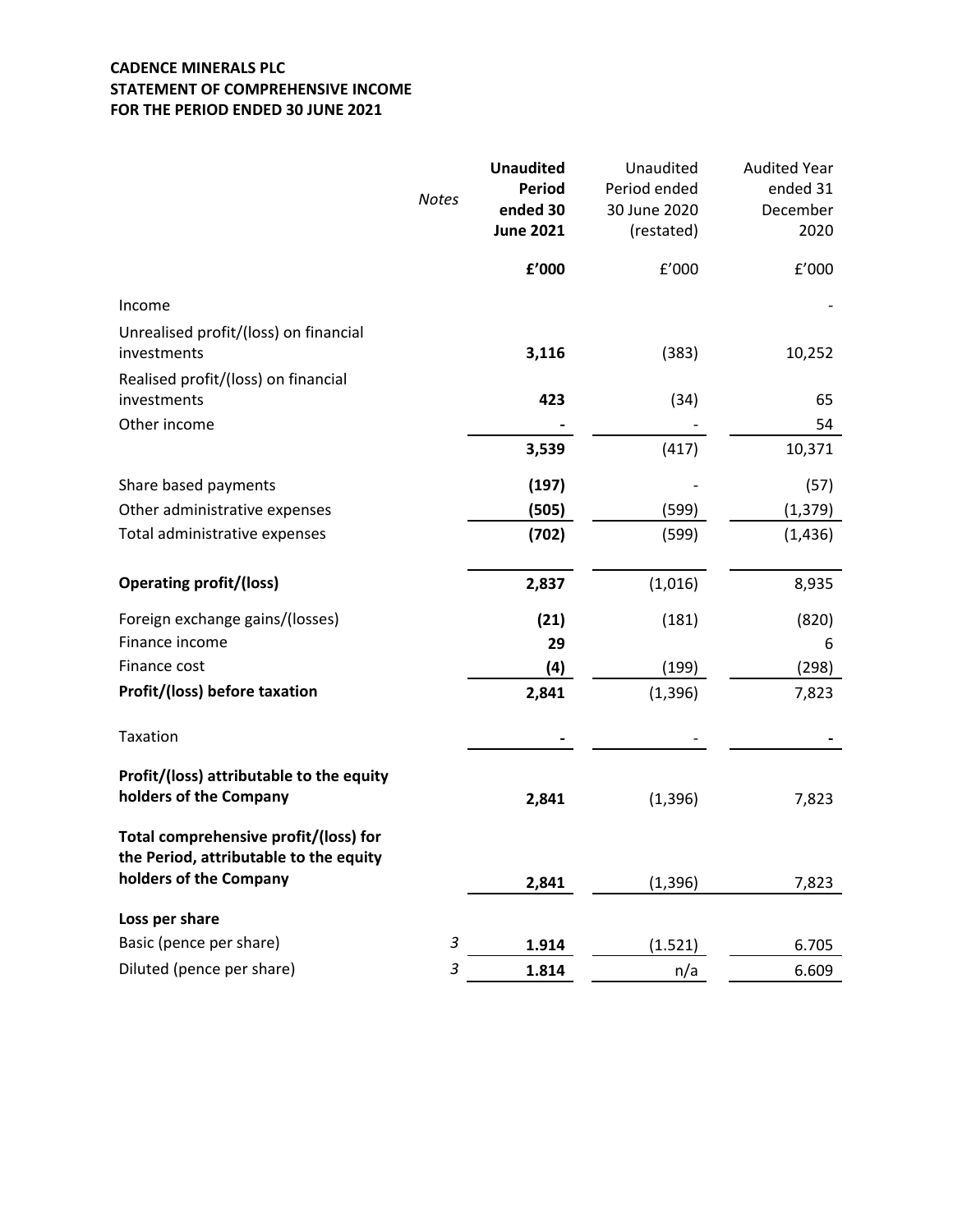# **CADENCE MINERALS PLC CONSOLIDATED STATEMENT OF CHANGES IN EQUITY FOR THE PERIOD ENDED 30 JUNE 2021**

|                                                     | <b>Share</b><br>capital      | <b>Share</b><br>premium<br>account | Share-<br>based<br>payment<br>reserve | <b>Retained</b><br>earnings | <b>Total</b><br>equity |
|-----------------------------------------------------|------------------------------|------------------------------------|---------------------------------------|-----------------------------|------------------------|
|                                                     | £'000                        | £'000                              | £'000                                 | £'000                       | £'000                  |
| <b>Balance at 1 January 2020 (restated)</b>         | 1,471                        | 30,357                             | 1,383                                 | (22, 225)                   | 10,986                 |
| Transfer on lapse of warrants                       |                              |                                    | (203)                                 | 203                         |                        |
| Issue of share capital                              | 238                          | 1,471                              |                                       |                             | 1,709                  |
| Costs of share issue                                |                              | (81)                               |                                       |                             | (81)                   |
| <b>Transactions with owners</b>                     | 238                          | 1,390                              | (203)                                 | 203                         | 1,628                  |
| Loss for the Period                                 |                              |                                    |                                       | (1, 396)                    | (1, 396)               |
| Total comprehensive loss for the<br><b>Period</b>   |                              |                                    |                                       | (1, 396)                    | (1, 396)               |
| Balance at 30 June 2020 (unaudited<br>and restated) | 1,709                        | 31,747                             | 1,180                                 | (23, 418)                   | 11,218                 |
| Share based payments                                |                              |                                    | 57                                    |                             | 57                     |
| Transfer on lapse of warrants                       |                              |                                    | (1, 166)                              | 1,166                       |                        |
| Transfer on exercise of warrants                    |                              |                                    | (32)                                  | 32                          |                        |
| Issue of share capital                              | 187                          | 1,522                              |                                       |                             | 1,709                  |
| Costs of share issue                                |                              | (110)                              |                                       |                             | (110)                  |
| <b>Transactions with owners</b>                     | 187                          | 1,412                              | (1, 141)                              | 1,198                       | 1,656                  |
| Profit for the Period                               |                              |                                    |                                       | 9,219                       | 9,219                  |
| Total comprehensive loss for the<br><b>Period</b>   |                              |                                    |                                       | 9,219                       | 9,219                  |
| <b>Balance at 31 December 2020</b>                  | 1,896                        | 33,159                             | 39                                    | (13,001)                    | 22,093                 |
| Share based payments                                |                              |                                    | 197                                   |                             | 197                    |
| Transfer on exercise of warrants                    |                              |                                    | (9)                                   | 9                           |                        |
| Issue of share capital                              | $\overline{7}$               | 50                                 |                                       |                             | 57                     |
| Costs of share issue                                |                              | (1)                                |                                       |                             | (1)                    |
| <b>Transactions with owners</b>                     | $\overline{7}$               | 49                                 | 188                                   | 9                           | 253                    |
| Profit for the Period                               | $\qquad \qquad \blacksquare$ |                                    |                                       | 2,841                       | 2,841                  |
| Total comprehensive loss for the                    |                              |                                    |                                       |                             |                        |
| Period                                              |                              |                                    |                                       | 2,841                       | 2,841                  |
| Balance at 30 June 2020 (unaudited)                 | 1,903                        | 33,208                             | 227                                   | (10, 151)                   | 25,187                 |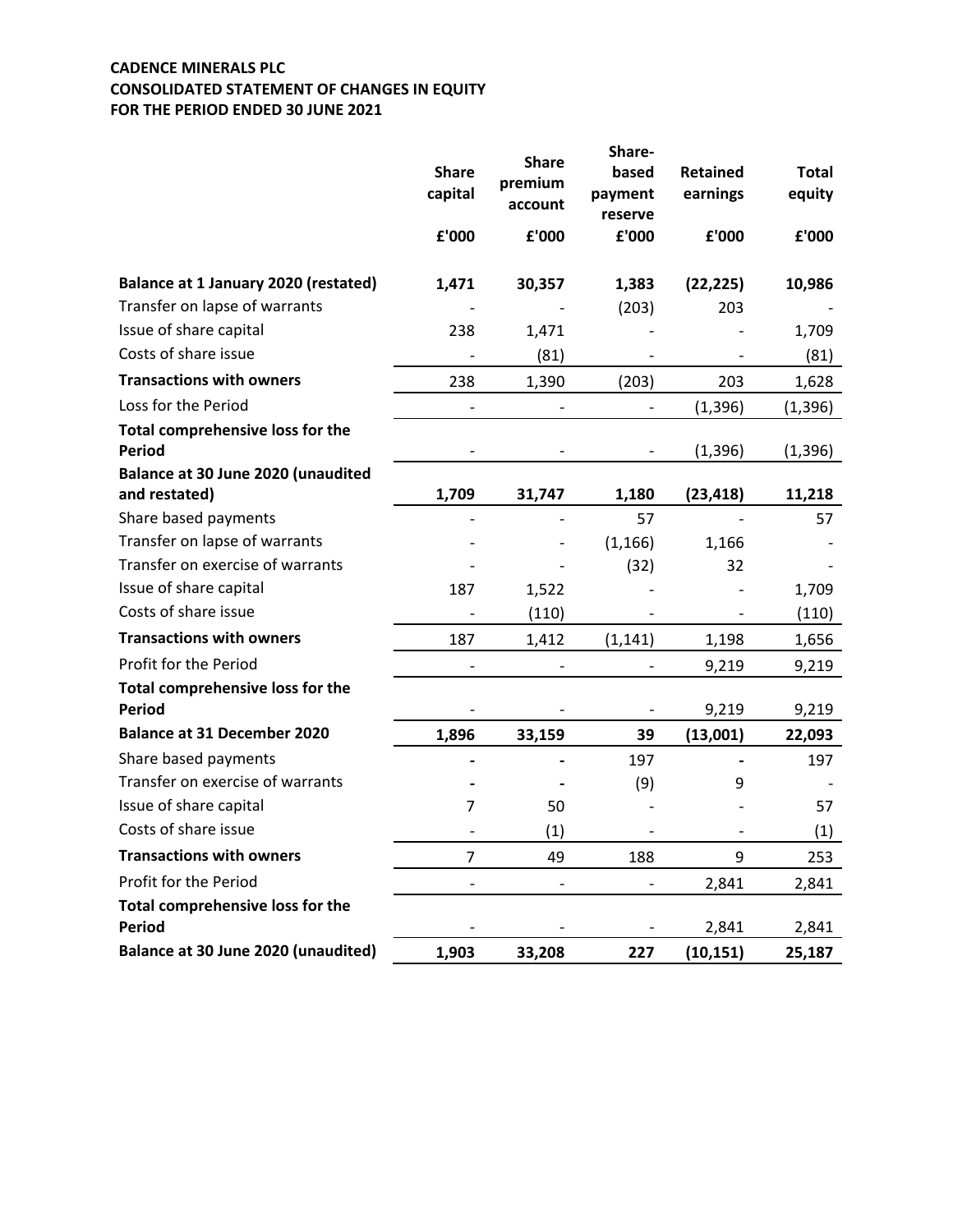# **CADENCE MINERALS PLC STATEMENT OF FINANCIAL POSITION AS AT 30 JUNE 2021**

|                                            |              | <b>Unaudited</b> | Unaudited                  | Audited             |
|--------------------------------------------|--------------|------------------|----------------------------|---------------------|
|                                            |              | 30 June 2021     | 30 June 2020<br>(restated) | 31 December<br>2020 |
| <b>Assets</b>                              | <b>Notes</b> | £'000            | £'000                      | £'000               |
| Non-current                                |              |                  |                            |                     |
| <b>Financial Assets</b>                    |              | 3,203            | 2,837                      | 2,885               |
|                                            |              | 3,203            | 2,837                      | 2,885               |
| Current assets                             |              |                  |                            |                     |
| Trade and other receivables                |              | 5,901            | 6,033                      | 5,365               |
| <b>Financial Assets</b>                    |              | 14,878           | 4,222                      | 13,761              |
| Cash and cash equivalents                  |              | 1,387            | 362                        | 596                 |
| <b>Total current assets</b>                |              | 22,166           | 10,617                     | 19,722              |
| <b>Total assets</b>                        |              | 25,369           | 13,454                     | 22,607              |
| <b>EQUITY AND LIABILITIES</b>              |              |                  |                            |                     |
| <b>Current liabilities</b>                 |              |                  |                            |                     |
| Trade and other payables                   |              | 182              | 158                        | 295                 |
| <b>Borrowings</b>                          |              |                  | 2,078                      | 219                 |
| <b>Total current liabilities and total</b> |              |                  |                            |                     |
| liabilities                                |              | 182              | 2,236                      | 514                 |
| <b>Equity</b>                              |              |                  |                            |                     |
| Share capital                              | 4            | 1,903            | 1,709                      | 1,896               |
| Share premium                              |              | 33,208           | 31,747                     | 33,159              |
| Share based payment reserve                |              | 227              | 1,180                      | 39                  |
| Retained earnings                          |              | (10, 151)        | (23, 418)                  | (13,001)            |
| <b>Total equity and liabilities</b>        |              |                  |                            |                     |
| to owners of the Company                   |              | 25,187           | 11,218                     | 22,093              |
| <b>Total equity and liabilities</b>        |              | 25,369           | 13,454                     | 22,607              |
|                                            |              |                  |                            |                     |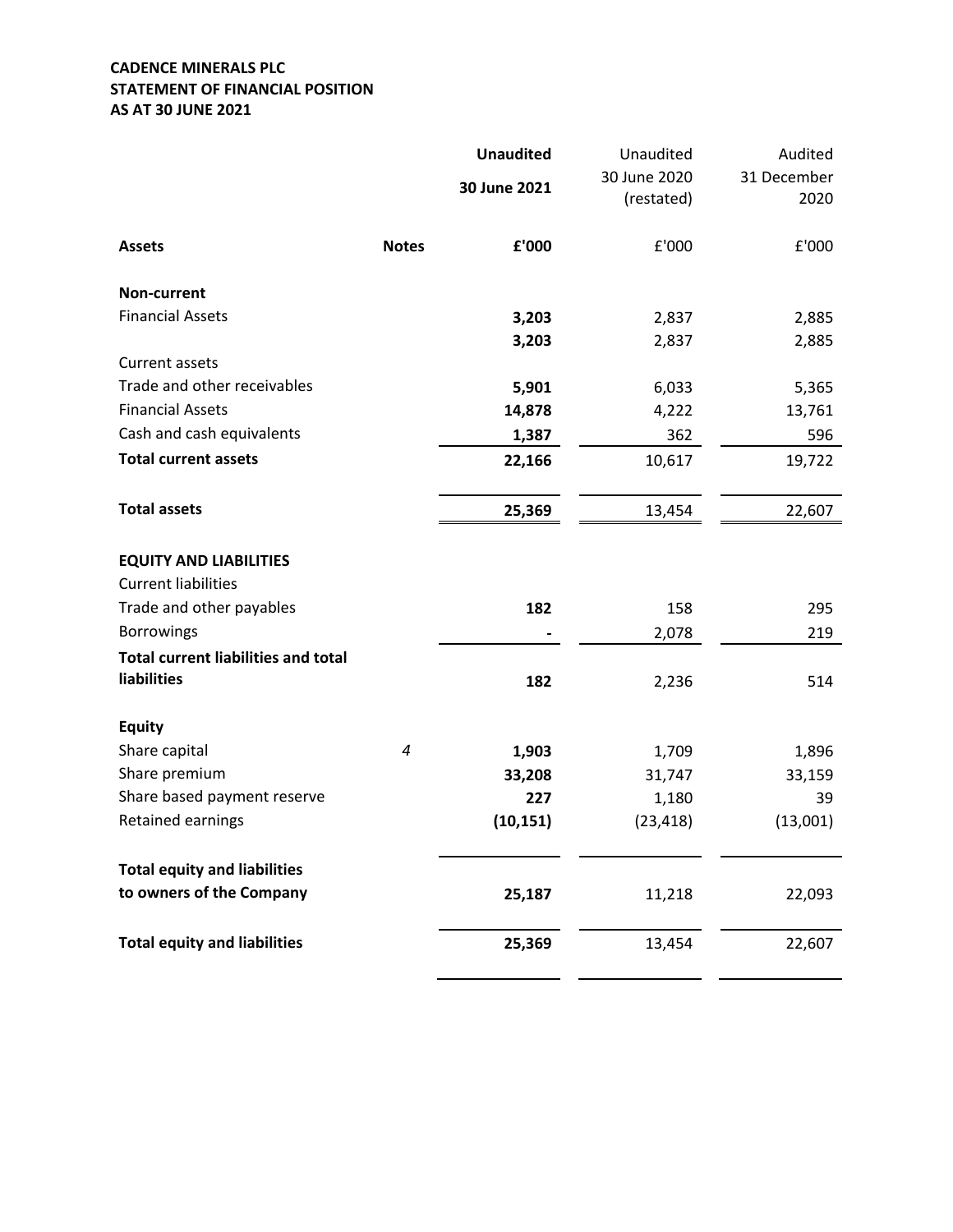# **CADENCE MINERALS PLC CONSOLIDATED CASH FLOW STATEMENT FOR THE PERIOD 30 JUNE 2021**

|                                             | <b>Unaudited</b><br><b>Period ended</b> | Unaudited<br>Period ended  | <b>Audited Year</b><br>ended |
|---------------------------------------------|-----------------------------------------|----------------------------|------------------------------|
|                                             | 30 June 2021                            | 30 June 2020<br>(restated) | 31<br>December<br>2020       |
|                                             | £'000                                   | £'000                      | £'000                        |
| Cash flows from operating activities        |                                         |                            |                              |
| Operating profit/(loss)                     | 2,837                                   | (1,016)                    | 8,935                        |
| Net realised/unrealised (profit)/loss on    |                                         |                            |                              |
| financial investments                       | (3,539)                                 | 417                        | (10, 317)                    |
| Equity settled share-based payments         | 197                                     |                            | 57                           |
| (Increase)/decrease in trade and other      |                                         |                            |                              |
| receivables                                 | (536)                                   | 111                        | 32                           |
| (Decrease) in trade and other payables      | (113)                                   | (185)                      | (68)                         |
| Net cash outflow from operating activities  | (1, 154)                                | (673)                      | (1, 361)                     |
| <b>Taxation</b>                             |                                         |                            |                              |
| Cash flows from investing activities        |                                         |                            |                              |
| Payments for current financial investments  | (473)                                   |                            | (50)                         |
| Receipts on sale of current investments     | 2,895                                   | 806                        | 2,052                        |
| Payments for non-current financial          |                                         |                            |                              |
| investments                                 | (318)                                   | (624)                      | (645)                        |
| Net cash inflow from investing activities   | 2,104                                   | 182                        | 1,357                        |
|                                             |                                         |                            |                              |
| <b>Cash flows from financing activities</b> |                                         |                            |                              |
| Proceeds from issue of share capital        | 57                                      | 1,295                      | 2,723                        |
| Share issue costs                           | (1)                                     | (81)                       | (191)                        |
| Net loan repayments                         | (219)                                   | (643)                      | (2, 120)                     |
| Finance cost                                | (3)                                     | (199)                      | (292)                        |
| Net cash (outflow)/inflow from financing    |                                         |                            |                              |
| activities                                  | (166)                                   | 372                        | 120                          |
| Net increase/(decrease) in cash and cash    |                                         |                            |                              |
| equivalents                                 | 784                                     | (119)                      | 116                          |
| Foreign exchange movements on cash and      |                                         |                            |                              |
| cash equivalents                            | 7                                       |                            | (1)                          |
| Cash and cash equivalents at beginning of   |                                         |                            |                              |
| <b>Period</b>                               | 596                                     | 481                        | 481                          |
| Cash and cash equivalents at end of Period  | 1,387                                   | 362                        | 596                          |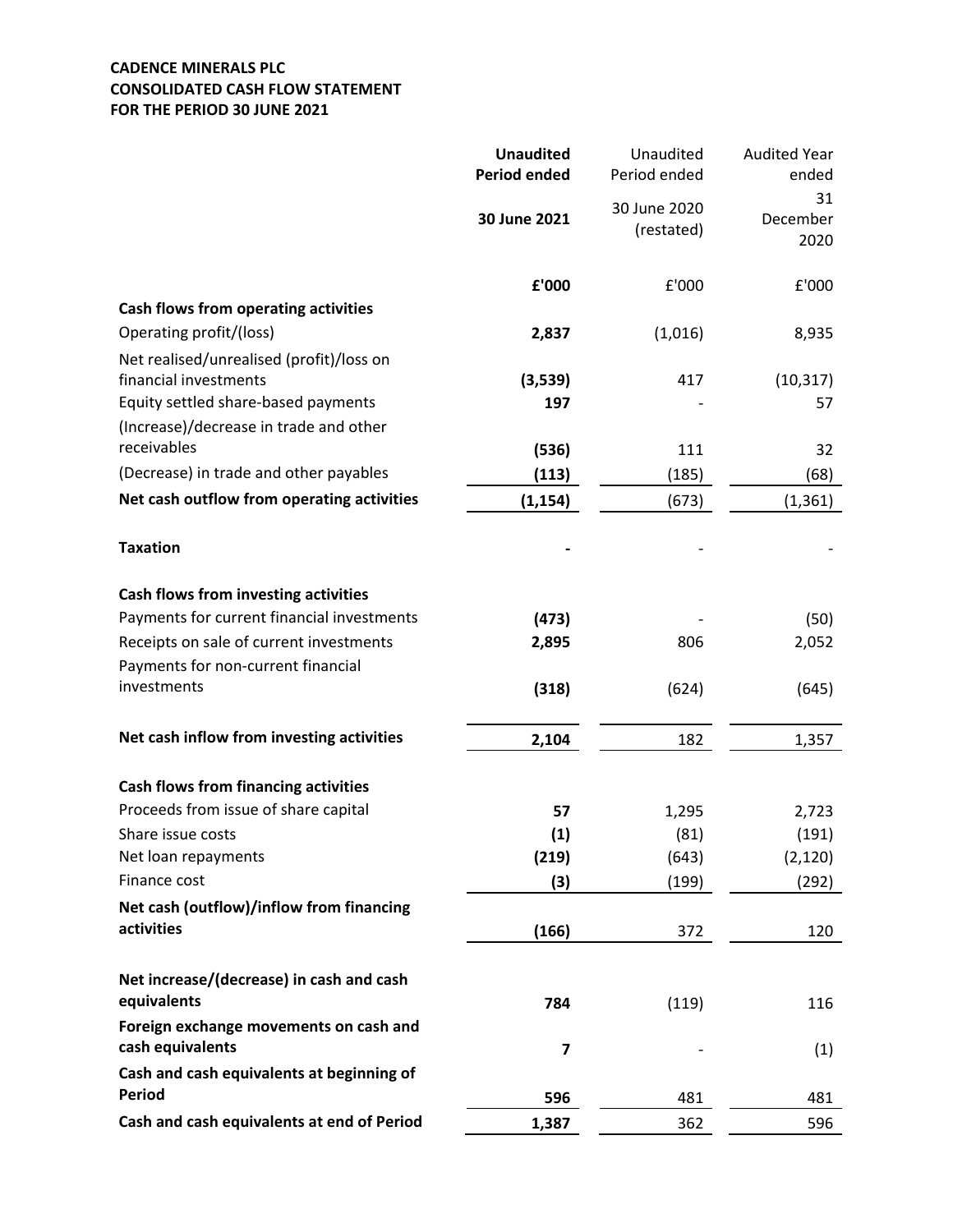## **NOTES TO THE INTERIM REPORT FOR THE PERIOD ENDED 30 JUNE 2021**

### **1 BASIS OF PREPARATION**

The interim financial statements have been prepared in accordance with applicable accounting standards and under the historical cost convention. The financial information set out in this interim report does not constitute statutory accounts as defined in section 434 of the Companies Act 2006. The Group's statutory financial statements for the year ended 31 December 2020 have been delivered to the Registrar of Companies. The auditor's report on those financial statements was unqualified.

The principal accounting policies of the Group are consistent with those detailed in the 31 December 2020 financial statements, which are prepared in accordance with International Financial Reporting Standards as adopted by the European Union (adopted IFRSs).

#### PRIOR PERIOD RESTATEMENT

Cadence Minerals plc is an investment entity and its interests are held exclusively with a view to subsequent resale. Historically the Company adopted a consolidation policy which didn't reflect the nature, purpose and cashflows of the entity. This policy has been amended and the periods prior to 31 December 2020 have been restated in recognition of the change in accounting policy in line with IAS 8.

All investments preciously wrongly classified have been reclassified as Financial Assets held at Fair Value through Profit and Loss ("FVPTL"). The prior year accounts have been restated as a result. Additionally, deposits have been reclassified from cash and cash equivalent to other debtors as it is not considered to be readily available. Full details of the restatement are included in the financial statements for the year ended 31 December 2020.

#### GOING CONCERN

The Directors have prepared cash flow forecasts for the Period ending 30 September 2022. The forecasts demonstrate that the Group has sufficient funds to allow it to continue in business for a period of at least twelve months from the date of approval of these financial statements. Accordingly, the accounts have been prepared on a going concern basis.

## CRITICAL ACCOUNTING ESTIMATES AND JUDGEMENTS

Estimates and judgements are continually evaluated and are based on historical experience and other factors, including expectations of future events that are believed to be reasonable under the circumstances**.** 

The Group makes estimates and assumptions concerning the future. The resulting accounting estimates will, by definition, seldom equal the related actual results

#### **2 SEGMENTAL REPORTING**

The Company operates a single primary activity to invest in businesses so as to generate a return for the shareholders.